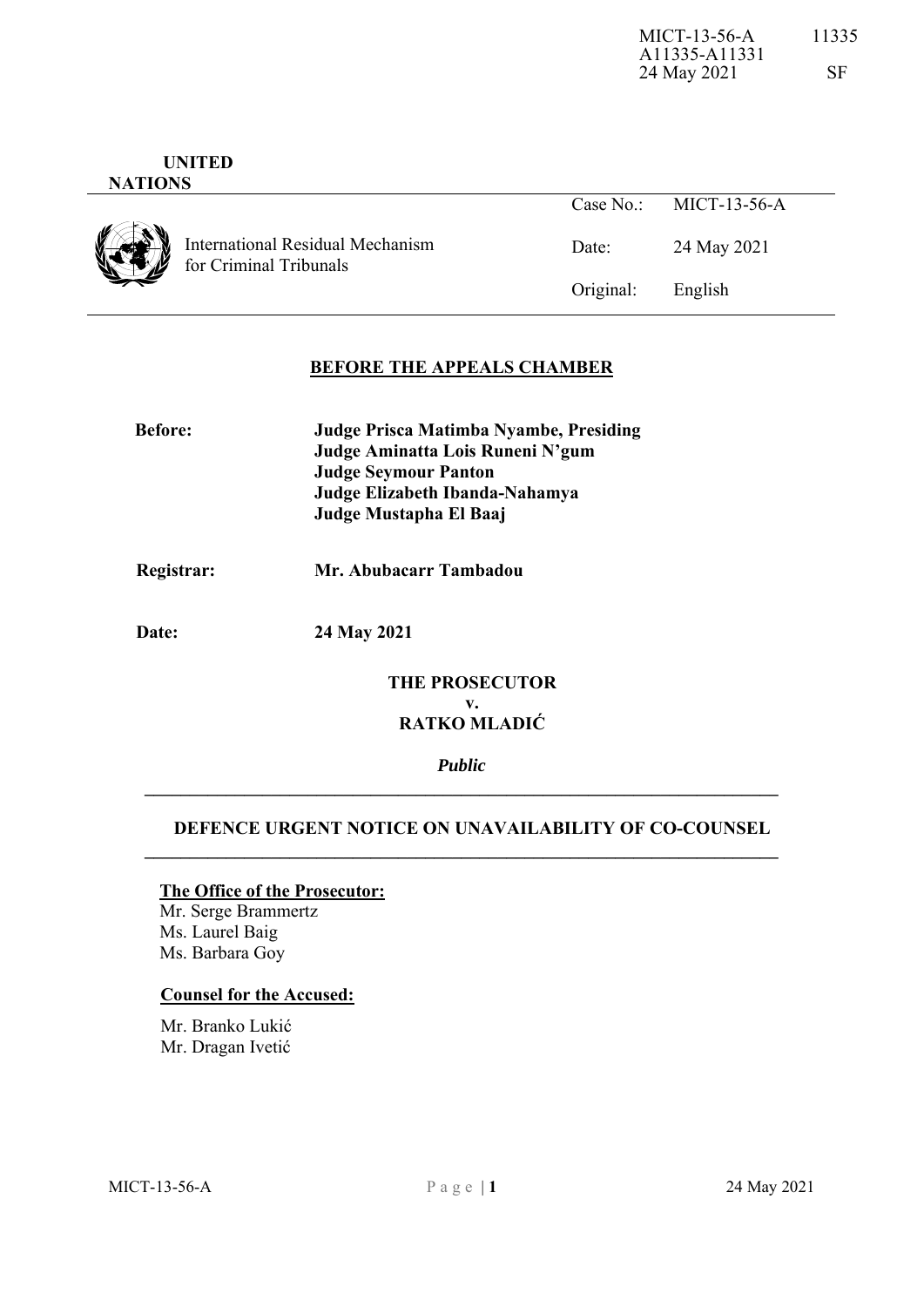# **THE MECHANISM FOR INTERNATIONAL CRIMINAL TRIBUNALS**

# **PROSECUTOR v. RATKO MLADIĆ**

*Public*  **\_\_\_\_\_\_\_\_\_\_\_\_\_\_\_\_\_\_\_\_\_\_\_\_\_\_\_\_\_\_\_\_\_\_\_\_\_\_\_\_\_\_\_\_\_\_\_\_\_\_\_\_\_\_\_\_\_\_\_\_\_\_\_\_\_\_\_\_\_\_\_\_\_\_** 

# **DEFENCE URGENT NOTICE ON UNAVAILABILITY OF CO-COUNSEL**

The Appellant Ratko Mladić, by and through his Attorney's of record, hereby files this Instant Urgent Notice, and states as follows:

- 1. The Appeals Judgment pronouncement hearing has been set on Tuesday, 8 June 2021, at 15.00 in Courtroom 1 by the order of the Appeals Chamber.1
- 2. By that same order the defence has been asked to provide information on who will be present, and if participating either in person or via video-link, including as to Mr. Ratko Mladic by 25 May 2021. Such a filing will be made in due course, but due to an emergent change in circumstances we wanted to urgently apprise the Chamber as follows.
- 3. This Notice is filed publicly with the express permission and authorization of Mr. Dragan Ivetić setting forth the limited personal medical details out of neccessity to apprise the Chamber and for transparency but retaining his privacy as to specificity of ailments and medical providers.

1

11334

<sup>&</sup>lt;sup>1</sup> Scheduling Order for Pronouncement of Judgment, 30 April 2021, Public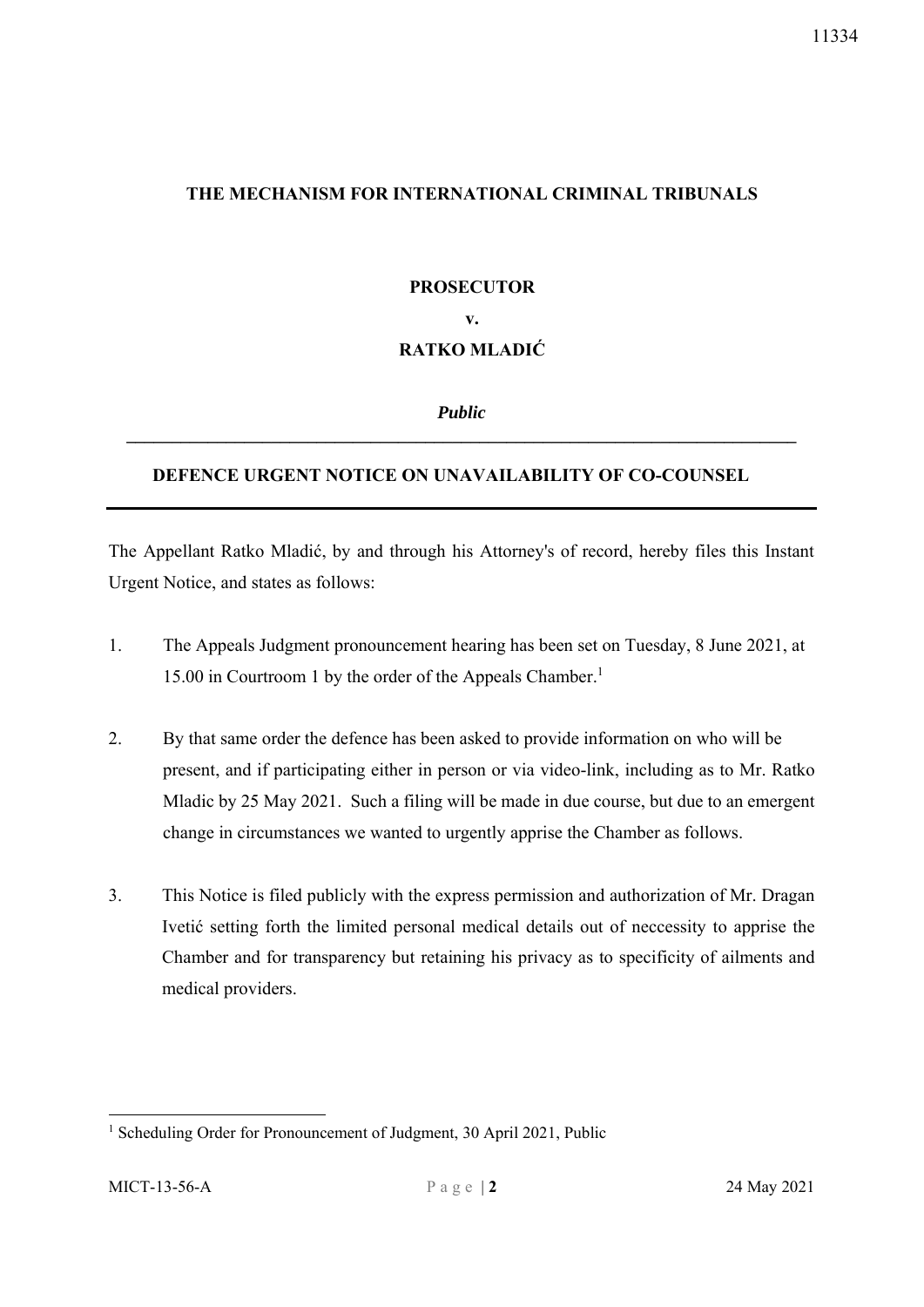- 4. Out of an abundance of caution, and before the deterioration of Mr. Ivetić's health problems, quarantine waivers were filed for all Defence team member that may potentially have to attend by traveling from countries the Dutch consider requiring quarantine, without yet making any affirmative declaration as to their attendance, presence, or means of participation.
- 5. At the time of the same, Mr. Dragan Ivetić (Co-Counsel) was present in the Hague, and though going through therapy for a long illness, did not need a waiver and only required medical clearance from the UN Medical department (with whom he has been in contact several months). Thus, no problems were foreseen for his attendance, especially given that his intravenous antibiotics had been completed and recovery seemed to be going well at that time.
- 6. On 17 May 2021 the Chamber granted waivers for all persons from Defence team requested.
- 7. On 21 May 2021 Mr. Ivetić awoke with a fever of 40.7 degrees Celsius, and immediately consulted with his house doctor and went to the ER of the hospital that same day for blood tests, cultures, etc.
- 8. By way of brief background (known already to OLAD and the UN medical office at the Hague Branch) Mr. Ivetić contacted a rare and serious bacterial infection while in Tanzania performing his duties at the Mechanism Arusha Branch in another proceeding. Since late October/early November 2020 to present, he has suffered from same and been treated for same, including 1 visit to a Tanzanian Hospital; 4 months in a Dutch Hospital (2 admissions); 20 weeks of Intravenous Antibiotics; and the current hospital admission which is of as yet undetermined duration or location.<sup>2</sup> During this time period he was often

-

<sup>&</sup>lt;sup>2</sup> Mr. Ivetić is scheduled to be transferred to another Dutch hospital in another city for a specialized test. Thereafter the plan for treatment is likely to include stabilizing him so he can be transported to the United States and that his care can be taken over by a team of Infectious disease specialists who will be in contact with the original Dutch Hospital.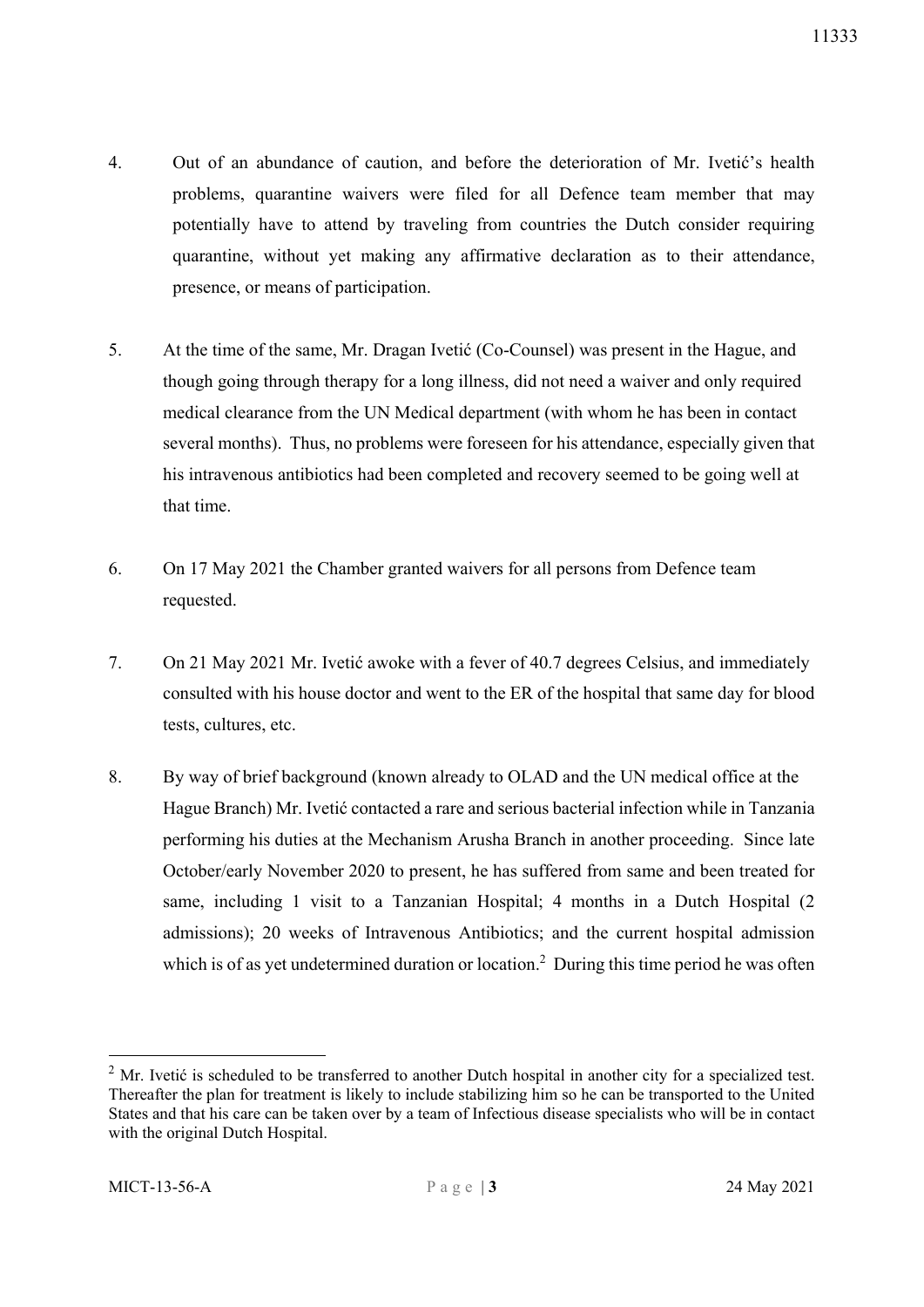unable to walk or stand on his own and required strong medication to deal with the pain emanating from muscles and parts of the spine afflicted by the bacterial infection.

- 9. Mr. Ivetić was discharged 22 January 2021 and the prognosis was good as his blood levels were mostly normal (as to the infection) and diagnostic testing did not detect abscesses previously afflicting the spine and muscles.
- 10. Unfortunately, on 15 February 2021 with a fever and elevated blood inflammation rates Mr. Ivetić was again admitted to the hospital for a second time and second treatment. While his recovery and physical therapy greatly improved his condition, repeated diagnostic and blood tests determined that he could continue with Intravenous antibiotics and medication which could be administered at home. Unfortunately, while those arrangements were underway, Mr. Ivetić was among a group of persons who contracted Covid-19 infection in the hospital, and he spent 2 weeks in the Covid ward until he tested positive for antibodies, and was declared covid free. After another week and a half he was released home for home care as discussed below, and a resumption of physical therapy which had to be stopped during Covid-19 infection.
- 11. Mr. Ivetić's last Intravenous Antibiotic treatment was for 39 day via "thuiszorg" or homecare with a nurse coming to his house and regular blood tests being checked by the doctors at the Hospital. All appeared to be going well and physical therapy was started. On 9 May 2021, based on the latest blood test results, the treating Infectious Disease Doctor at the Hospital (part of the colloquium of multidisciplinary experts treating him since November) recommended ending the Antibiotics regime. Up until the day of the readmission, Mr. Ivetić was able to function on his own, walk 4-6 kilometres without a cane and seemed on the road to recovery.
- 12. Given all the foregoing circumstances, it is our duty to let you know of a change in circumstances, namely Mr. Ivetić's unexpected hospitalization and urgent need for continued hospitalization and treatment.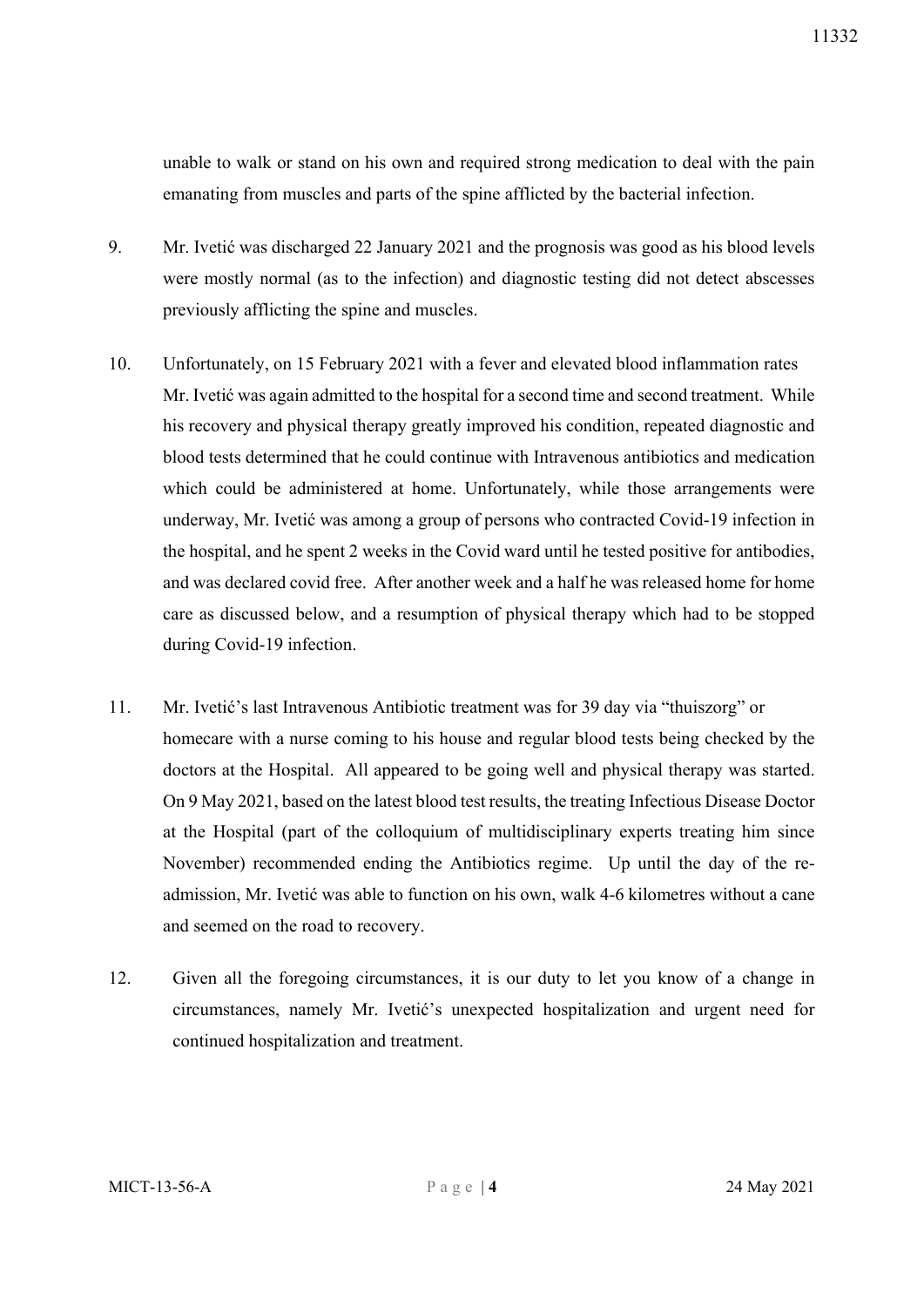13. These grave circumstances will unfortunately prevent Mr. Ivetić from participating in the Appeal Judgment Pronouncement as currently scheduled, in any capacity whatsoever due do not being medically cleared for the same.

*Word count: 884* 

# **RESPECTFULLY SUBMITTED BY:**

Branko Lukić  *Lead Counsel for Ratko Mladić* 

Dated This 24th of May 2021 Belgrade, Serbia